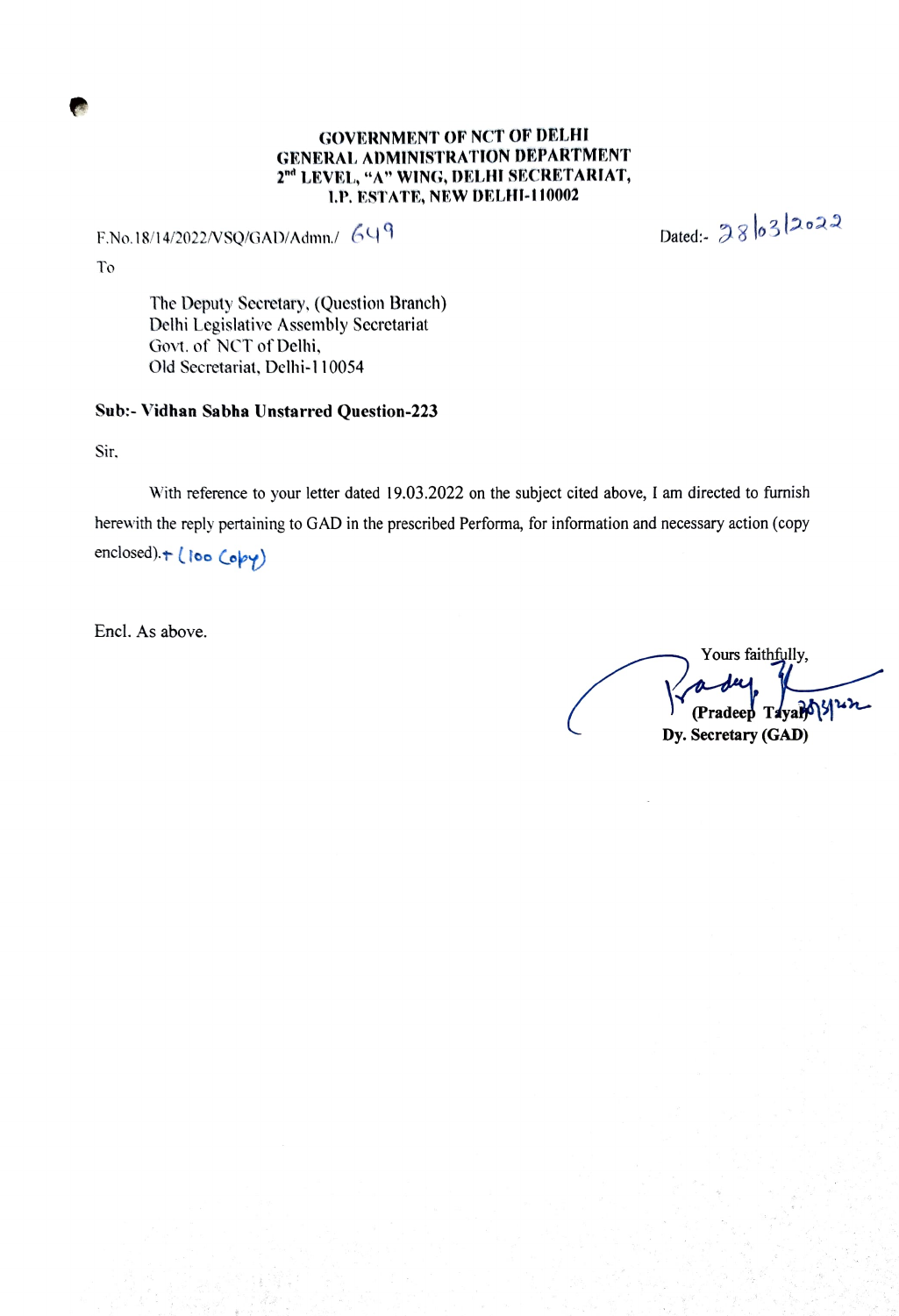### सामान्य प्रशासन विभाग राष्ट्रीय राजधानी क्षेत्र, दिल्ली सरकार दूसरा तल, दिल्ली सचिवालय, नई दिल्ली -110002

## विधान सभा अतारांकित प्रश्न संख्या-223

### दिनांक : 29.03.2022

# प्रश्नकर्ता का नाम : श्री मुकेश अहलावत

, क्या माननीय सामान्य प्रशासन मंत्री यह बताने की कृपा करेंगे कि

| क्रम   | प्रश्न                                                                                                                                                                                                                                                 | उत्तर                                                                                                                                                                                                                                                                                                                                                                                                                                                |
|--------|--------------------------------------------------------------------------------------------------------------------------------------------------------------------------------------------------------------------------------------------------------|------------------------------------------------------------------------------------------------------------------------------------------------------------------------------------------------------------------------------------------------------------------------------------------------------------------------------------------------------------------------------------------------------------------------------------------------------|
| संख्या |                                                                                                                                                                                                                                                        |                                                                                                                                                                                                                                                                                                                                                                                                                                                      |
| 1.     | क्या<br>यह सत्य है की माननीय<br>मुख्यमंत्री द्वारा 26 जनवरी,2022 को<br>की गई घोषणा के अनुसार दिल्ली में<br>स्थित डीडीए , एमसीडी , दिल्ली पुलिस<br>सहित सभी सरकारी कार्यालयो में डॉ.<br>बी. आर. अम्बेडकर और शहीद भगत<br>सिंह के चित्र लगाये जाने थे ;और | जी हाँ ।                                                                                                                                                                                                                                                                                                                                                                                                                                             |
| 2.     | यदि<br>हाँ, तो किन-किन सरकारी<br>कार्यालयो ने इस आदेश का पालन<br>किया है नाम, पते सहित पूर्ण विवरण<br>दें ?                                                                                                                                            | इससे सम्बंधित दिशा-निर्देश<br>दिनॉक<br>15.03.2022 को जारी किये जा चुके हैं।<br>अभी तक प्राप्त जानकारी के अनुसार<br>डॉ.<br>बी. आर. अम्बेडकर जी और शहीद भगत<br>सिंह जी के चित्र दिल्ली सचिवालय में<br>स्थित माननीय मुख्यमंत्री, माननीय उप-<br>मुख्यमंत्री,सभी माननीय मंत्री गण, मुख्य<br>सचिव, अतिरिक्त मुख्य सचिव व प्रधान<br>सचिव / सचिवों एवं अन्य अधिकारियों के<br>कक्ष में लगाये जा चुके हैं। इसका विस्तृत<br>विवरण अन्तरनक 'क' में दिया गया है । |

This man उप सचिव , (सा.प्र.वि.)